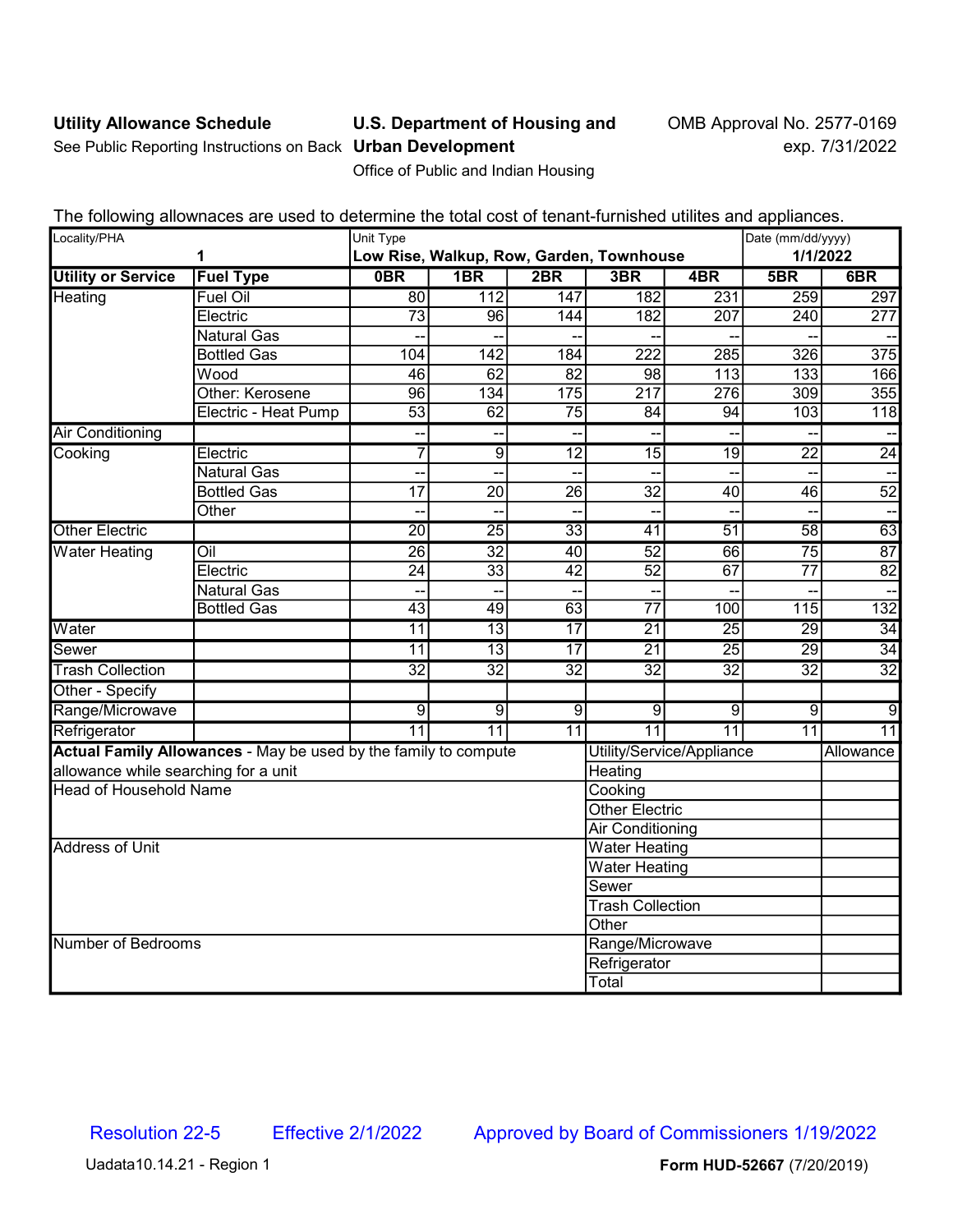# Utility Allowance Schedule **U.S. Department of Housing and** OMB Approval No. 2577-0169

See Public Reporting Instructions on Back Urban Development exp. 7/31/2022

Office of Public and Indian Housing

The following allownaces are used to determine the total cost of tenant-furnished utilites and appliances.

| Locality/PHA<br>1                             |                                                                 | Unit Type       |                 |                        |                                                  |                           | Date (mm/dd/yyyy)     |                 |  |
|-----------------------------------------------|-----------------------------------------------------------------|-----------------|-----------------|------------------------|--------------------------------------------------|---------------------------|-----------------------|-----------------|--|
| <b>Utility or Service</b><br><b>Fuel Type</b> |                                                                 | 0B              | 1B <sub>R</sub> | 2BR                    | Semi-Detached, Single Family, Mobile Home<br>3BR | 4BR                       | 1/1/2022<br>5B<br>6BR |                 |  |
| Heating                                       | <b>Fuel Oil</b>                                                 | 91              | 126             | 164                    | $\overline{203}$                                 | 252                       | $\overline{287}$      | 325             |  |
|                                               | Electric                                                        | 80              | 106             | 159                    | 200                                              | 228                       | 264                   | 302             |  |
|                                               | <b>Natural Gas</b>                                              |                 |                 |                        |                                                  |                           |                       |                 |  |
|                                               | <b>Bottled Gas</b>                                              | 115             | 160             | 205                    | 247                                              | $\overline{313}$          | 361                   | 410             |  |
|                                               | Wood                                                            | $\overline{51}$ | 62              | $\overline{82}$        | 98                                               | 113                       | $\overline{133}$      | 166             |  |
|                                               | Other: Kerosene                                                 | 109             | 150             |                        |                                                  | 301                       | 342                   |                 |  |
|                                               | Electric - Heat Pump                                            | $\overline{50}$ | $\overline{59}$ | 196<br>$\overline{70}$ | 242<br>$\overline{79}$                           | $\overline{88}$           | $\overline{97}$       | 388<br>111      |  |
|                                               |                                                                 |                 |                 |                        |                                                  |                           |                       |                 |  |
| <b>Air Conditioning</b>                       |                                                                 |                 |                 |                        |                                                  |                           |                       |                 |  |
| Cooking                                       | Electric                                                        | 7               | $\overline{9}$  | $\overline{12}$        | $\overline{15}$                                  | $\overline{19}$           | $\overline{22}$       | 24              |  |
|                                               | <b>Natural Gas</b>                                              | $\overline{a}$  |                 |                        |                                                  |                           | $\overline{a}$        |                 |  |
|                                               | <b>Bottled Gas</b>                                              | $\overline{17}$ | 20              | $\overline{26}$        | $\overline{32}$                                  | 40                        | 46                    | $\overline{52}$ |  |
|                                               | Other                                                           | --              |                 |                        |                                                  |                           |                       |                 |  |
| <b>Other Electric</b>                         |                                                                 | $\overline{20}$ | $\overline{25}$ | $\overline{33}$        | 41                                               | $\overline{51}$           | 58                    | 63              |  |
| <b>Water Heating</b>                          | $\overline{O}$ il                                               | $\overline{26}$ | $\overline{32}$ | 40                     | $\overline{52}$                                  | 66                        | $\overline{75}$       | 87              |  |
|                                               | Electric                                                        | $\overline{24}$ | $\overline{33}$ | $\overline{42}$        | $\overline{52}$                                  | $\overline{67}$           | $\overline{77}$       | $\overline{82}$ |  |
|                                               | <b>Natural Gas</b>                                              |                 |                 |                        |                                                  |                           |                       |                 |  |
|                                               | <b>Bottled Gas</b>                                              | $\overline{43}$ | 49              | 63                     | $\overline{77}$                                  | 100                       | 115                   | 132             |  |
| Water                                         |                                                                 | 11              | $\overline{13}$ | 17                     | $\overline{21}$                                  | $\overline{25}$           | 29                    | 34              |  |
| <b>Sewer</b>                                  |                                                                 | 11              | $\overline{13}$ | $\overline{17}$        | $\overline{21}$                                  | $\overline{25}$           | $\overline{29}$       | 34              |  |
| <b>Trash Collection</b>                       |                                                                 | $\overline{32}$ | $\overline{32}$ | $\overline{32}$        | $\overline{32}$                                  | $\overline{32}$           | $\overline{32}$       | $\overline{32}$ |  |
| Other - Specify                               |                                                                 |                 |                 |                        |                                                  |                           |                       |                 |  |
| Range/Microwave                               |                                                                 | $\overline{9}$  | $\overline{9}$  | $\overline{9}$         | $\overline{9}$                                   | $\overline{9}$            | $\overline{9}$        | $\overline{9}$  |  |
| Refrigerator                                  |                                                                 | $\overline{11}$ | $\overline{11}$ | 11                     | $\overline{11}$                                  | $\overline{11}$           | $\overline{11}$       | $\overline{11}$ |  |
|                                               | Actual Family Allowances - May be used by the family to compute |                 |                 |                        |                                                  | Utility/Service/Appliance |                       | Allowance       |  |
| allowance while searching for a unit          |                                                                 |                 |                 |                        | Heating                                          |                           |                       |                 |  |
| <b>Head of Household Name</b>                 |                                                                 |                 |                 | Cooking                |                                                  |                           |                       |                 |  |
|                                               |                                                                 |                 |                 |                        | <b>Other Electric</b>                            |                           |                       |                 |  |
|                                               |                                                                 |                 |                 |                        | Air Conditioning                                 |                           |                       |                 |  |
| <b>Address of Unit</b>                        |                                                                 |                 |                 |                        | <b>Water Heating</b>                             |                           |                       |                 |  |
|                                               |                                                                 |                 |                 |                        | <b>Water Heating</b>                             |                           |                       |                 |  |
|                                               |                                                                 |                 |                 |                        | Sewer                                            |                           |                       |                 |  |
|                                               |                                                                 |                 |                 |                        |                                                  | <b>Trash Collection</b>   |                       |                 |  |
| Other                                         |                                                                 |                 |                 |                        |                                                  |                           |                       |                 |  |
| Number of Bedrooms                            |                                                                 |                 |                 | Range/Microwave        |                                                  |                           |                       |                 |  |
|                                               |                                                                 |                 |                 |                        | Refrigerator                                     |                           |                       |                 |  |
|                                               |                                                                 |                 |                 |                        | Total                                            |                           |                       |                 |  |

Uadata10.14.21 - Region 1 **Form HUD-52667** (7/20/2019)